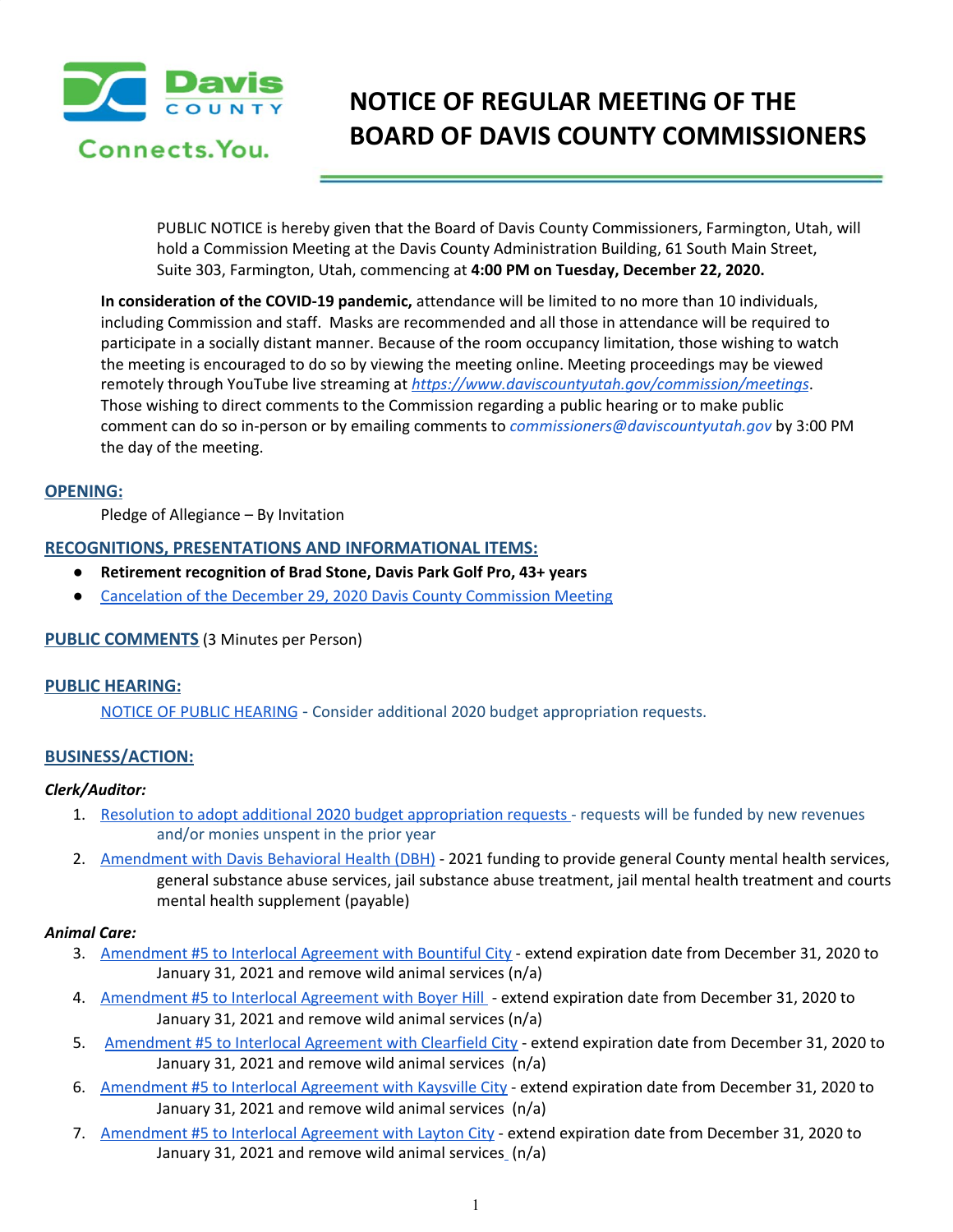- 8. [Amendment](https://drive.google.com/file/d/1_i58y12uIF5QYm4KLZmcfs3gMv-I5D4Z/view?usp=drivesdk) #5 to Interlocal Agreement with North Salt Lake extend expiration date from December 31, 2020 to January 31, 2021 and remove wild animal services (n/a)
- 9. [Amendment](https://drive.google.com/file/d/1YHH_0tSAADLIoXsV645cD9Q417kA55-K/view?usp=drivesdk) #5 to Interlocal Agreement with WestPoint extend expiration date from December 31, 2020 to January 31, 2021 and remove wild animal [s](https://drive.google.com/file/d/1RMQsEzOVFoQ20Ob7wVJjSYagTF4jzDzo/view?usp=drivesdk)ervices\_(n/a)
- 10. [Amendment](https://drive.google.com/file/d/1RMQsEzOVFoQ20Ob7wVJjSYagTF4jzDzo/view?usp=drivesdk) #5 to Interlocal Agreement with WoodsCross extend expiration date from December 31, 2020 to January 31, 2021 and remove wild animal services (n/a)

## *Community & Economic Development:*

- 11. [Agreement](https://drive.google.com/file/d/1_3OWevL0KHHFzfPnDDdeWnwQr3alrWBn/view?usp=drivesdk) with Huntsman Electric LLC & Horizontal Boring boring and or trenching of power conduit at Deuel Creek Place Subdivision (payable)
- 12. Agreement with Ormond [Constructions](https://drive.google.com/file/d/1eJ64x4KpGi-sVAnFB2OYdrzSVs2NBgHW/view?usp=drivesdk) install sewer lateral lot stubs for Deuel Creek Place Subdivision, (payable)
- 13. [Agreement](https://drive.google.com/file/d/1SlX6hBZinqAnz1JqYZIVVMntuXA6KU1I/view?usp=drivesdk) with Rocky Mountain Power provide an electrical distribution system for Deuel Creek Subdivision (payable)
- 14. [Amendment](https://drive.google.com/file/d/1HiDMUzBowSTXmpGL_sOr2rlgRiTLWIly/view?usp=drivesdk) #1 with Davis Community Housing Authority 2020-2021 Community Development Block Grant (CDGB) Program Year for the Down Payment Assistance Program (payable)
- 15. [Subrecipient](https://drive.google.com/file/d/1UXhgTCWimXwcjRUcoZjTbHe_4grkXBJ9/view?usp=drivesdk) Agreement with Davis Technical College for Community Development Block Grant (CDBG-CV(1)(3[\)](https://drive.google.com/file/d/1UXhgTCWimXwcjRUcoZjTbHe_4grkXBJ9/view?usp=drivesdk) CARES Act program funding for healthcare capacity project/COVID-19 activity (payable)

## *Commission:*

16. Request approval of Davis Community Housing Authority (DCHA) Board [appointments](https://drive.google.com/file/d/1IkFZmw-PkxOiPB8xZEwTui-ZG4tE6e2_/view?usp=drivesdk) - Nanette Graviet, Grant Jex and Marcie Valdez (4-year terms)

## *Golf Courses:*

- 17. [Agreement](https://drive.google.com/file/d/1FNudr51UoVNsQltbZg5oVE2-POtqPk1b/view?usp=drivesdk) with Highland Golf lease to purchase of golf cars for use at Davis Park Golf Course (payable)
- 18. [Agreement](https://drive.google.com/file/d/1Y3GQcYjmDcRsD7UoV79wBuQcWv4SoXae/view?usp=drivesdk) with Highland Golf lease to purchase of golf cars for use at Valley View Golf Course (payable)

## *Human Resources:*

- 19. [Agreement](https://drive.google.com/file/d/19UmVM4YnPv_57CdrtERmfnguAN_61mCf/view?usp=drivesdk) with Clark's Quality Roofing, Inc. to replace rain gutters and downspouts at the Legacy Events Center due to the recent windstorm (payable)
- 20. [Agreement](https://drive.google.com/file/d/1QO_SiHbe8o0fLhlapnzgw5ofCdxIDj0m/view?usp=drivesdk) with Custom Fence Company, Inc. remove and replace damaged chain link fence at the Legacy Events Center due to the wind storm (payable)
- 21. Request approval of Davis County Career Services Council [appointment](https://drive.google.com/file/d/12TR06ECYYP7zEK5jbH3Xt4bUg8kL2Xi8/view?usp=drivesdk) Brian Burton (3.5 year term)

# *Legacy Events Center:*

- 22. Summary list of [agreements](https://drive.google.com/file/d/1JJPgOcE_fCXEmIQ7g0yQ9vSQ3OnGLQLW/view?usp=drivesdk) (2) as of December 15, 2020 (receivables)
- 23. Summary list of [agreements](https://drive.google.com/file/d/1m5CxzgzxuiE9QqafLvXfxonk47NoAlBW/view?usp=drivesdk) (12) as of December 16, 2020 (receivables)

## *Library:*

24. [Amendment](https://drive.google.com/file/d/1Ss8zLrIVVWuwZFy7bwKeGxNaJ3ywd9Gh/view?usp=drivesdk) with AJC Architects - additional topographic survey work for library construction in Clearfield (payable)

# *Public Works:*

25. Change Order with Acme [Construction,](https://drive.google.com/file/d/1O-bIc3fa5AKKiua_sB_QOQKG_-ep858C/view?usp=drivesdk) Inc. - additional excavation needed for concrete pad and base stabilization for the Mill Creek Sediment Basin Concrete Floor Project in Bountiful (payable)

# *Sheriff's Office:*

- 26. Agreement with Renegade Sports of [Centerville,](https://drive.google.com/file/d/13AzKt8aKQ_WQ2G6-wywzLZGurgeWxXzO/view?usp=drivesdk) LLC. dealer-provided Kawasaki side-by-side at not cost to the County (n/a)
- 27. [Amendment](https://drive.google.com/file/d/14A-D7Trxbjt-lFcfO0TRWUpzZagNqV_w/view?usp=drivesdk) with Utah Dept. of Health increase per capita Emergency Medical Services (EMS) grant funding for FY2021 (receivable)
- 28. Training [Reimbursement](https://drive.google.com/file/d/1NAbXqzBzeDG9k8uGZ3k1KWvDr039LAaZ/view?usp=drivesdk) Agreement with James Quinn Brierley law enforcement officer training academy, wages and benefits (receivable)

# **BOARD OF EQUALIZATION:**